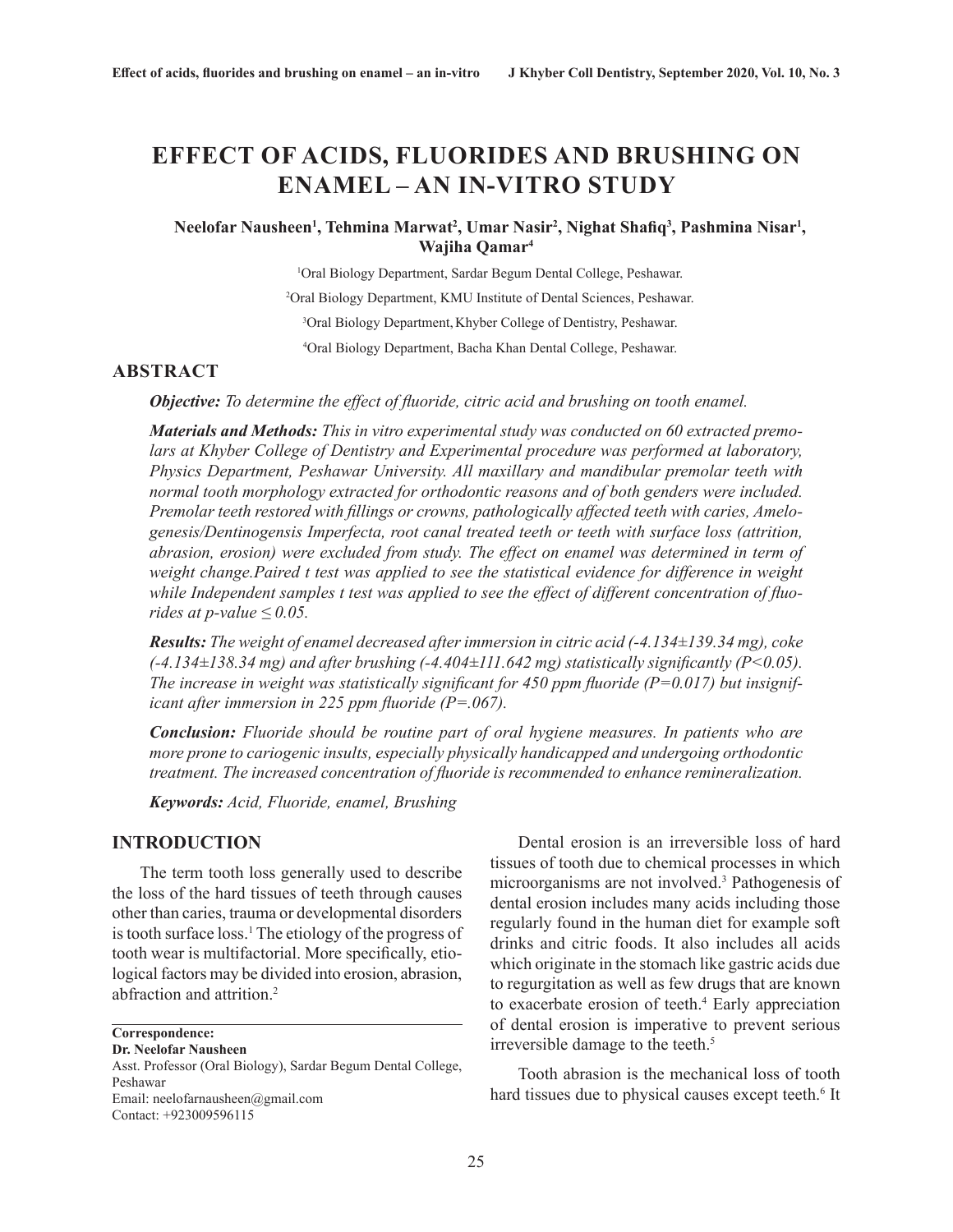would be an exaggeration to assumes that brushing of teeth is absolutely harmless and it has been established for a long time that tooth-brushing has some adverse effects on gingiva and tooth hard tissues. Two types of damage seem to predominate: gingival recession with root surface exposure, and cervical abrasion of cementum and dentin.7

Attrition is the loss of tooth substance due to the mechanical action of teeth such as during mastication or due to contact between opposing tooth surfaces. This pattern of dental surface loss can be especially noteworthy in vegetarian persons or persons taking a modern healthy food. Parafunctional habits may also cause attrition.8 Pathological loss of tooth structure is called abfraction. Biomechanical forces like flexion, compression, or tension cause Abfraction. It may also be caused by chemical degradation; it is observable as V-shaped grooves in the cervical area of a tooth.<sup>9</sup>

The citric acid is used in many dietary forms and can be considered the important part of modern to combat the issue of vitamin C deficiency in prevention of scurvy disease. It is considered deleterious only when PH is below 5.5 leading to mineral loss from enamel.10 Due to different PH of various cold drinks its erosive activity varies. Among various cold drink coca cola have highest erosion rate.<sup>11</sup>

The action of diet in erosion of the enamel has been widely studied, and as such there are several points of contention among researchers. In 2010 an in vitro study conducted by Kenneth Eagle and Anderson T. Hara found that bleaching the enamel and dentine in 10% carbamide peroxide does not enhance their erosive and abrasive susceptibility. Instead the study found that bleaching did not enhance the sensitivity of enamel to erosive and abrasive tooth surface loss.12 Similarly, another study in 2014 showed that abrasion greatly depends upon the type of toothbrush bristles used to clean the teeth.13 On the other hand, in 2006 C.A Hemingway et al found that loss of enamel by erosion is decided by the chemical composition of the erosive medium. The study employed fruit juices with different acidity levels and found that all the media induced erosion in tooth enamel to varying degrees.<sup>4</sup> Another study in 2002 also determined that acidic drinks, both carbonated and fresh, induce erosions in teeth enamel. The study found that drinks above pH 3 induced erosions that could not be repaired by calcium flouride levels of

up to 20  $ppm^{14}$ 

This study helping to determine the effect of acidic dietary fluids on erosion of enamel surface and effect of fluoride as a remineralizing agent. This study is also aiding determine the effect of brushing upon remineralization. This study also allows future researchers to further examine the effect of diet on the health of dental hard tissue. It also provide a basis for practitioners to better preserve the health of teeth as well as increase awareness of oral health among public following the decline in the caries rate. This in turn help public oral health.

The objective of this study was to determine the effect of fluoride, citric acid and brushing on enamel.

#### **MATERIALS AND METHODS**

This in vitro experimental study was conducted on 60 extracted premolars at Khyber College of Dentistry and Experimental procedure was performed at laboratory, Physics Department, Peshawar University. All maxillary and mandibular premolar teeth with normal tooth morphology extracted for orthodontic reasons and of both genders were included. Premolar teeth restored with fillings or crowns, pathologically affected teeth like caries, Amelogenesis/Dentinogensis Imperfecta, root canal treated teeth or teeth with surface loss (attrition, abrasion, erosion) were excluded from study.

The extracted premolars were stored and immersed in distilled water to prevent dehydration. The effect on enamel was determined in term of weight change. An electronic precision and analytical balance sensitive to 0.0001g (KERN & Sohn, GmbH, D-72336 Balingen, Germany) was used to weigh the premolar teeth. For ten day the premolar were placed in various media for two minutes twice a day and change in weight was measured. The average weight was recorded for each tooth.

The 60 teeth were randomly divided into 4 groups as follows: Group citric acid (n=12), Group carbonated drink (n=12), brushing group (n=12) and group fluoride (n=24). Fluoride were further divided into two groups (225 ppm and 450 ppm)

1. Group citric acid (CA): 12 teeth were submerged in 120 millilitre of 1% citric acid solution (citric acid monohydrate, batch #K15695742, Merck) for 10 days (2 minutes each day) and then weighted.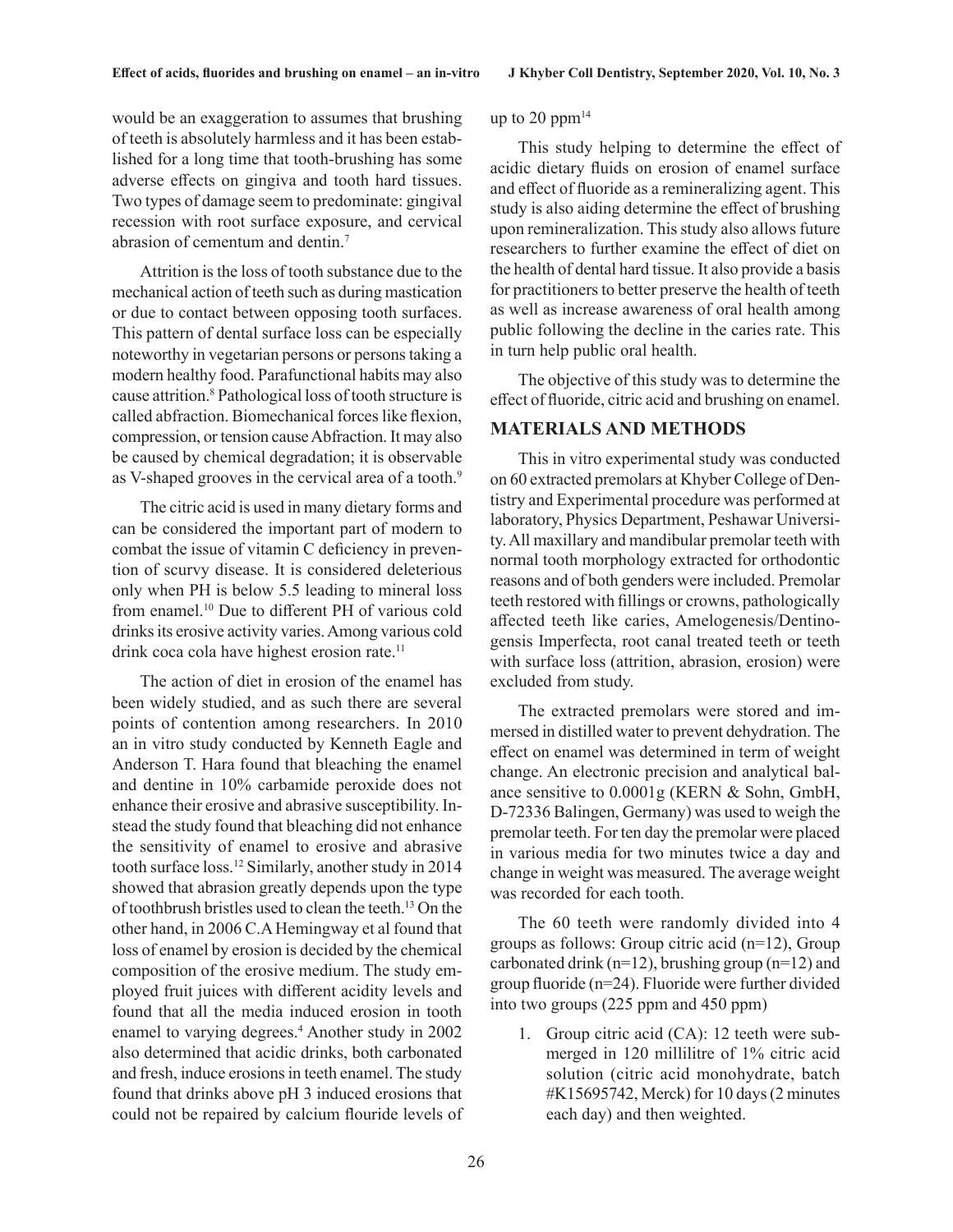- 2. Group carbonated drink (CD): 12 teeth were submerged in 120 millilitre of a carbonated drink (Coca Cola) for 10 days (2 minutes each day) and then weighted.
- 3. Group Brushing; Tooth surfaces (buccal, mesial, lingual, distal and occlusal) of 12 teeth were subjected to 20 brushing strokes with manual toothbrush per day (Oral B toothbrush, medium bristles) for 10 days. Each stroke means forward and backward movement of brush on a specific tooth surface. After brushing the teeth were washed with 10 ml of distilled water through water jet from a syringe, dried with absorbent paper and weighed. Each surface of tooth received 20 strokes. Each tooth was brushed for 2 minutes
- 4. Group F225; 12 teeth were submerged in fluoride solution containing 225 ppm of sodium fluoride (Colgate Plax Antibacterial Mouthwash, sodium fluoride 225 ppm) for 10 days (2 minutes each day) and then weighted.
- 5. Group F450: 12 teeth were submerged in fluoride solution containing 450 ppm sodium fluoride (Sensodyne Proenamel Daily Mouthwash, sodium fluoride 450 ppm) for 10 days (2 minutes each day) and then weighted.

Data collected through a structured proforma were analyzed through SPSS version 20.0. Mean, standard deviation and confidence interval were calculated for numerical variables like weight of teeth. Paired t test was applied to see the statistical evidence for difference in weight between original weight of the teeth and after immersion in citric acid, fluoride for total of 10 days and after brushing. Independent samples t test was applied to see the effect of different concentration of fluorides i.e. 225 ppm vs 450 ppm. P<0.005 was considered significant.

## **RESULTS**

The distribution of various teeth in various groups is given in figure 1. Each group contains 12(20%) teeth.

The weight of enamel decreased after immersion in citric acid, coke and after brushing. The mean reduction in weight after immersion in citric acid was -4.134±139.341 milligrams (mg), in coke was -4.134±138.34 mg, and after brushing was  $-4.404 \pm 111.642$  mg. The decrease in weight was statistically significant for citric acid (95 %CI=-3.2, -5.61, P<0.001), coke(95 %CI=3.13, 7.34, P<0.001) and brushing (95 %CI=-3.12, -5.41, P=0.003). After immersion in 450 ppm fluoride  $(11.2\pm 13.7 \text{ mg})$  the increase in mean weight was found. The increase in weight was statistically significant for 450 ppm fluoride (95 %CI=2.435,19.965, P=0.017). However the increase in weight of enamel after immersion in 225 ppm fluoride was not statistically significant (95 %CI= $-.665, 16.86, P = .067$ ). The details are shown in the Table 1.

When weight of enamel after immersion in 450 ppm and 225 ppm of fluoride was compared, the difference in results was statistically was not significant (P=.0.57). The details are shown in the table 2.

#### **DISCUSSION**

The teeth were selected in this study from ex-

| <b>Procedure</b>                        | $Mean \pm SD$ difference<br>weight $(mg)$ | 95% CI         | P-value      |
|-----------------------------------------|-------------------------------------------|----------------|--------------|
| After immersion in citric acid $(n=12)$ | $-4.134\pm 139.341$                       | $-3.2, -5.61$  | $\leq 0.001$ |
| After brushing $(n=12)$                 | $-4.404 \pm 111.642$                      | $-3.12, -5.41$ | 0.003        |
| After coke $(n=12)$                     | $-4.134 \pm 138.34$                       | 3.13, 7.34     | < 0.001      |
| 225ppm fluoride $(n=12)$                | $8.100 \pm 13.81$                         | $-.665$ 16.86  | .067         |
| 450 ppm fluoride $(n=12)$               | $11.2 \pm 13.7$                           | 2.435, 19.965  | 0.017        |

**Table: 1 Comparison of change in weight after immersion in citric acid, fluoride and after brushing**

\*paired t test; CI, confident interval; ppm, parts per million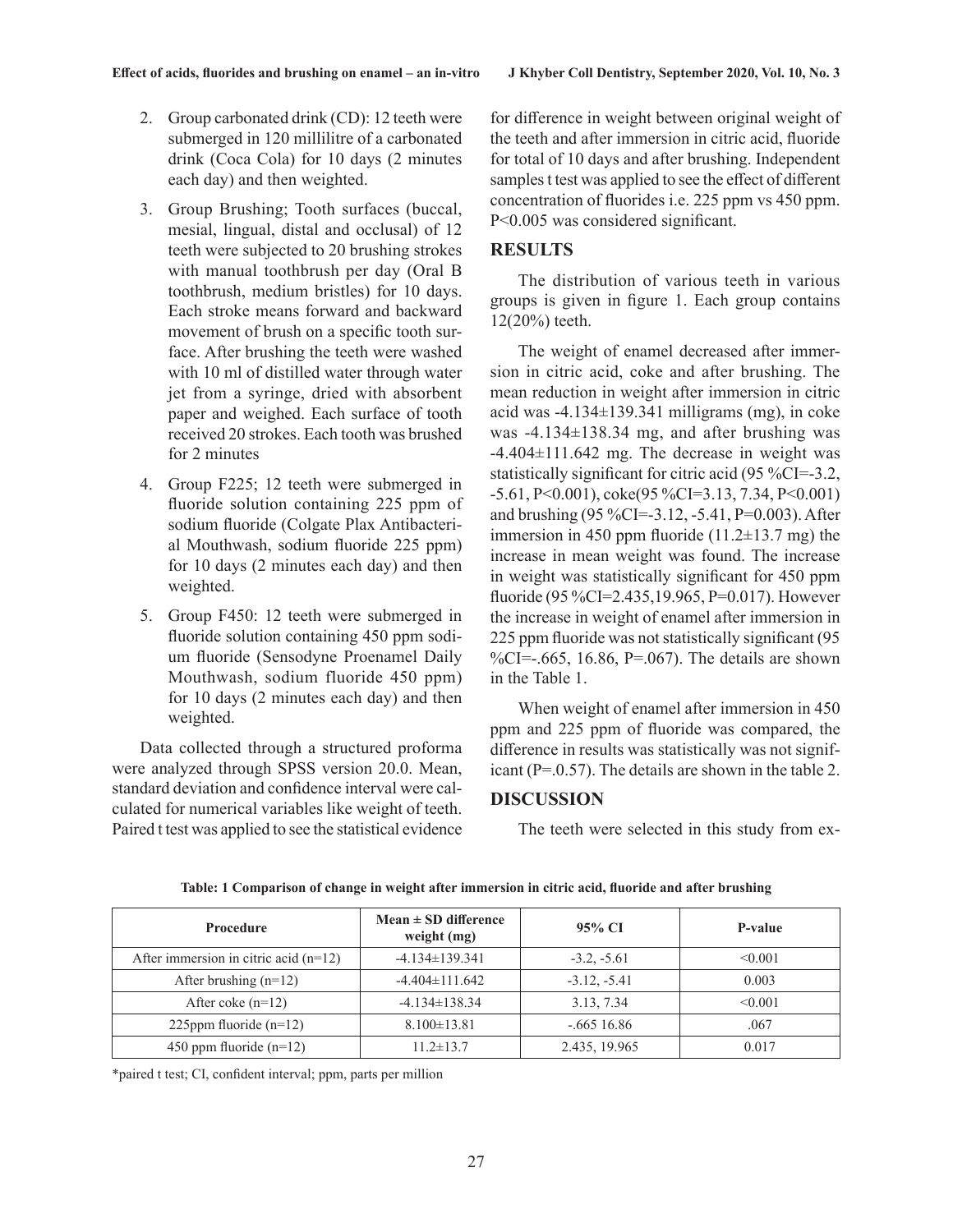| Concentration (ppm) | Mean $\pm$ SD (mg) | Mean $Diff(mg)$ | P-value | 95% CI           |
|---------------------|--------------------|-----------------|---------|------------------|
| $225(n=12)$         | $8.100 \pm 13.81$  | 3.200           | 0.57    | $-8.40$ to 14.81 |
| $450(n=12)$         | $1.2 \pm 13.7$     |                 |         |                  |

**Table: 2 Comparison of change in weight after immersion in various concentrations of fluoride**

\* Independent t test



**Fig 1: Number of teeth in various categories**

tracted premolar teeth at the Department of Oral Surgery, Khyber College of Dentistry, Peshawar. This source provided an easy access to collect a large number of premolars because in Khyber College of Dentistry, a large number of patients are coming for Orthodontics treatment. It has been proposed that a material of newly extracted teeth with a known history and a clinically more genuine enamel surface are preferable.15 It was decided to use both maxillary and mandibular premolars; these teeth often have a relatively short exposure time to the oral environment since they may be extracted at an early age for orthodontic treatment. Another possibility would have been to use bovine teeth. However, there are differences in structure and in behavior towards clinically related procedures between human and bovine enamel.15 Since the experimental procedures in the present study are of a clinical nature, we decided to use human teeth.

In the present study, it was clinically done that any tooth which had the sign of wear, erosion and caries were excluded from the selected sample to purely checked the effect of acid, fluoride and brushing on enamel. The results of the current research showed that the surface condition of the premolars before the experimental procedures of brushing and citric immersion was variable with respect to wear, clarity of perikymatae, distinctness of prism ends, distribution of prism free enamel, and presence of a surface coating. The premolar teeth in the this study were selected based on clinical/macroscopic

observation. In hindsight, it would have been advantageous to observe the specimens under a dissecting microscope during the selection of the premolar teeth for a better evaluation of the surface condition prior to the treatments.16

Most soft drinks are acidic in nature and exposure to these drinks may result in enamel erosion.<sup>17</sup> In the current study, effect of carbonated drink (coke) on the enamel was studied. The effect was measured in term of weight change. When the whole sample was analyzed for the change in weight after immersion in coke and was highly significant (P<0.001). For ten day the premolar were placed in coke for two minutes twice a day and change in weight was measured. Most the change in weight was small but was statistically significant.

A study by Jain et al<sup>18</sup> determine the pH for twenty available brands in the market of soft drinks and the enamel dissolution happens because of immersion in these soft drinks, and the effect of pH on loss of enamel. They concluded that prolonged exposure to soft drinks could lead to significant enamel loss. Our study also showed there is loss of weight of enamel upon exposure to coke/soft drinks. However, the current study is different from the Jain P's study because in our study the effect on enamel was measured in term of weight change while in their study, effect on enamel was measured in term of pH change.

Fluoride $(F<sub>-</sub>)$  is the negative ion of the fluorine element. Fluorine has largest electronegativity. That is why is very reactive and very rare to found in atomic form and occur as fluoride.19 Stomach pH is less than the hydrofluoric acid pH so fluoride is fully dissolvable here. In mineralized dental and bone tissues some of the fluoride is become the part of the crystallites, but it can also be more commonly present on crystal surfaces or in their hydration shells. Conventional fluorides in the form of sodium fluoride.<sup>20</sup> Fluoride can stabilized lattice by attracting protons of nearby hydroxy-apatite.<sup>21</sup> It has been reported that fluoride can lead to mineralization defects and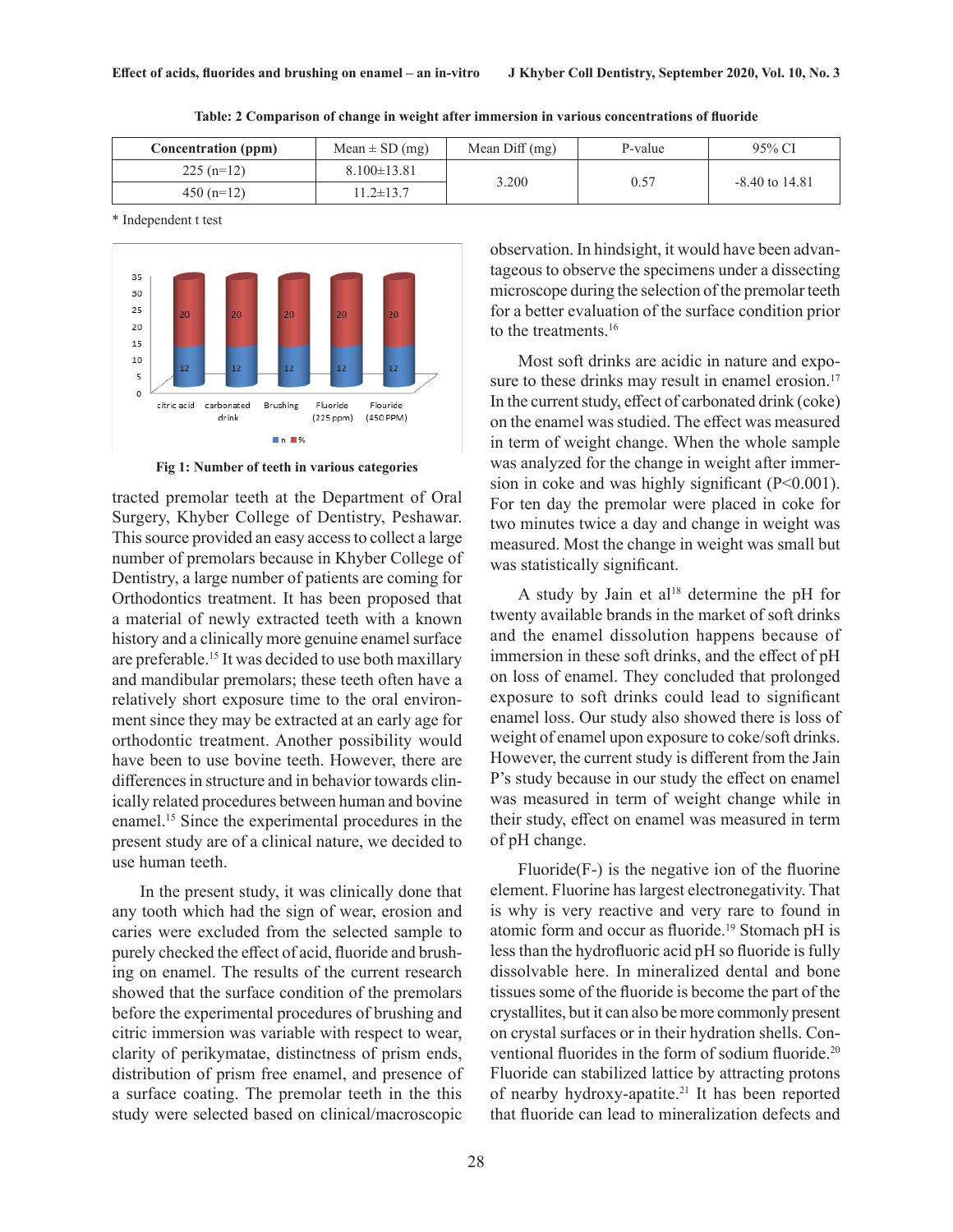declines enamel hardness. This recommends that fluoride may cause alteration in crystal size, number, shape, or quality by interfering with their formation, as reported for bone crystals.22

Previous studies showed that fluoride can remineralized the enamel adequately.<sup>23</sup> In the current study, the effect of fluoride on the enamel was observed after immersion of premolars teeth in sodium fluoride solution of two concentrations i.e. 225 PPM and 450 PMM. These teeth were kept immersed in fluoride solution. The current showed that the change in weight after immersion of teeth in sodium fluoride solution was statistically significant (P<0.05). Stratification for 225 PPM versus 450 PPM showed that 450 PPM was statistically more effective than 225 PPM (P<0.05).

A study by Muhammad et al $24$  who determined the effects of fluoride concentration on in-vitro enamel demineralization during exposure to caries-simulating conditions using Scanning Microradiography (SEM). The influence of serially increasing fluoride concentration  $(0.1-4500 \text{ mg/L F}$ -) in the acidic solutions was calculated on the rate of demineralization of enamel. Their results showed that logarithmic linear relationship exist between fluoride concentrations and decrease in demineralization upto 135 mg/L [F−]. Above this level, no further reduction in demineralization was found. Although the methodology of Muhammad et al<sup>24</sup> study is different from the current study but the results are similar that as fluoride concentration increases the loss of mineral from the enamel is decreases.

In the current study, the change in weight after brushing was significant. A study by Waaler et  $al<sup>25</sup>$ that after one minute brushing significant change in enamel was found. Waaler et al<sup>25</sup> also used micrograph. On other hand Eisenburger et al<sup>26</sup> found that there was no difference in enamel wear after 12 brushing strokes compared to 500.

It is an in-vitro study, it may not replicate actual oral environment because of the effect saliva and oral heat. So well controlled and large sample in-vivo study is required to further clarify this issue.

#### **CONCLUSION**

Enamel lost occurred when exposed to citric acid, coke and brushing at statistically significant level (P<0.05). Fluoride increases enamel weight statistically significant  $(P<0.05)$ . So, fluoride should be routine part of oral hygiene measures. In patients who are more prone to cariogenic insults, especially physically handicapped and undergoing orthodontic treatment increased concentration of fluoride is recommended to enhance remineralization. Also aggressive brushing should be avoided to preserve enamel. Acidogenic items should be minimized.

#### **REFERENCES**

- 1. Marro F, De Lat L, Martens L, Jacquet W, Bottenberg P. Monitoring the progression of erosive tooth wear (ETW) using BEWE index in casts and their 3D images: A retrospective longitudinal study. J Dent 2018;73:70-75.
- 2. Mehta SB, Banerji S, Millar BJ, Suarez-Feito J-M. Current concepts on the management of tooth wear: part 1. Assessment, treatment planning and strategies for the prevention and the passive management of tooth wear. Br Dent J 2012;212(1):17-27.
- 3. Jaeggi T, Lussi A. Toothbrush abrasion of erosively altered enamel after intraoral exposure to saliva: an in situ study. Caries Research 1999;33(6):455-61.
- 4. Demarco FF, Meireles SS, Sarmento HR, et al. Erosion and abrasion on dental structures undergoing at-home bleaching. Clin Cosmet Investig Dent 2011;3:45-52.
- 5. Al-Ashtal A, Johansson A, Omar R, Johansson A-K. Awareness and knowledge of dental erosion among Yemeni dental professionals and students. Biomed Cent Oral Health 2015;15(1):119-23.
- 6. Milosevic A. Abrasion: A common dental problem revisited. Primary Dent J 2017;6(1):32-36.
- 7. Jati AS, Furquim LZ, Consolaro A. Gingival recession: its causes and types, and the importance of orthodontic treatment. Dent Press J Orthod 2016;21(3):18-29.
- 8. Hanif A, Rashid H, Nasim M. Tooth surface loss revisited: Classification, etiology, and management. J Restorat Dent 2016;3(2):37-40.
- 9. Rees J, Somi S. A guide to the clinical management of attrition. Br Dent J 2018;224(5):319-23.
- 10. Warreth A, Abuhijleh E, Almaghribi MA, Mahwal G, Ashawish A. Tooth surface loss: A review of literature. Saudi ent J 2020;32(2):53-60.
- 11. Zimmer S, Kirchner G, Bizhang M, Benedix M. Influence of various acidic beverages on tooth erosion. Evaluation by a new method. PloS One 2015;10(6):e0129462.
- 12. Engle K, Hara AT, Matis B, Eckert GJ, Zero DT. Ero-